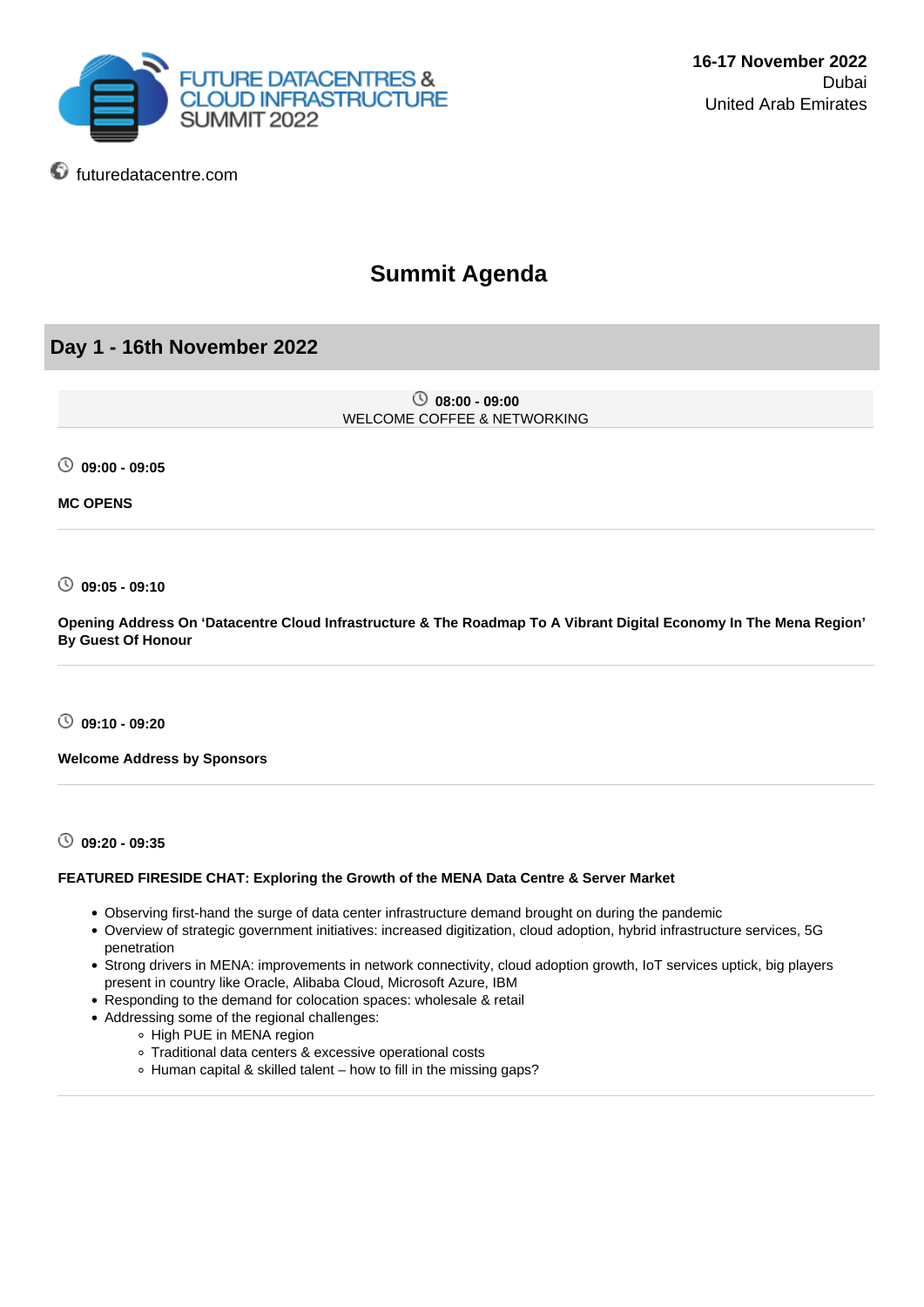### **FEATURED FIRESIDE CHAT: Technology Engineering & Datacentre Workforce of the Future**

- How are new operating models in the MENA region impacting datacentre design & growth?
	- Exploring the shifting balance between people, process & technology and the relationship between operations & desian
	- Understanding repercussions from the rebound after the pandemic, technological advancements and increased size & scope of MENA datacentres – can influence run both ways?
- Understanding the people challenge: exploring the relentless demand for critical infrastructure & addressing the skilled talent shortages in the right context to bridge the skills gap
- Critical infrastructure and the 'essential' workforce do we need to re-write the plan for business continuity in the MENA region? What have recent changes in deferred maintenance, reduced staffing, remote working & new patterns of demand brought about?

# **09:50 - 10:00**

### **Datacentre Cybersecurity & Resiliency**

- Current cybersecurity challenges being faced by datacentre owners & operators exploring what's going on in datacentre mergers & acquisitions market that's leaving operators with inconsistent, multi-vendor installed base
- Helping owners & operators to achieve a resilient cyber security posture with best-practices
- How can large & complex datacentres in the MENA region with distributed control systems & other critical infrastructure benefit from these strategies?

# **10:00 - 10:10**

### **Modern Mainframes – Exploring Technological Advancements & Why Mainframe Still Matters**

- Latest mainframe offerings as a platform for new growth & long-term applications
- Why are mainframes the hardest & most efficient worker in your large-scale enterprise? High-speed processing with security, reliability & resiliency is the name of the game across banking, government, healthcare and other sectors
- Mainframe as a highly capable machine learning host tapping into the growing AI ecosystem with tools like Scala, Python, TensorFlow & Apache Spark ML
- Performing big data analytics on mainframe with zero-offloading data to the cloud or x86 server environments

# **10:10 - 10:50**

### **INTERACTIVE PANEL DISCUSSION: Digital Infrastructure, Operations & Cloud Leadership Panel**

- 2+ years since pandemic: satisfying dynamic business needs driven by unpredictable global events what's next in store to bring adaptiveness & resilience to empower the power of doing business from anywhere?
- What type of new-world architecture do you have in mind for your enterprise infrastructure as post-pandemic expectations from employees, clients & partners arise to operate seamlessly from any device or location?
- Does the theory 'S/He Who Automates, Wins' make sense? If automation is a top priority at your enterprise, how do you about communicating on the value that new automation initiatives might have brought for your team, peers or leaders?
- Supporting change & seamless remote business with new 'Infrastructure & Operations' strategies that are transformational – how to improve on business alignment & adaptability?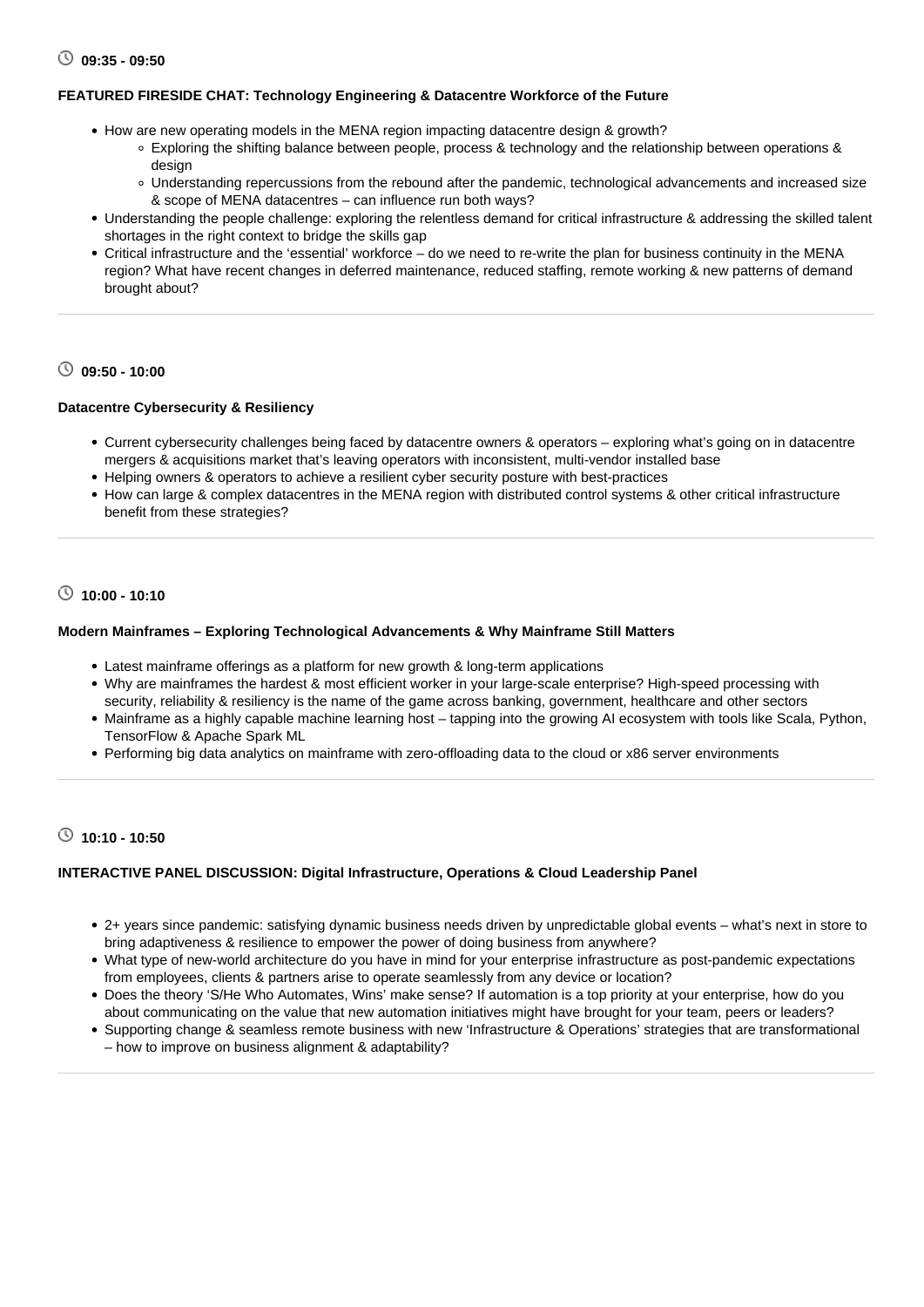# **10:50 - 11:00**

### **Low Code for Real ROI - How can Cloud Leaders get Real Payback?**

- Is your business yet to realize cloud ROIs? As a tech leader, is it enough just to have cloud strategy ownership & decision power to monetize?
- Practical solutions & actions to maximize ROI & getting assistance on where to bet for quicker results
- Delivering long term transformation while working on low code app development strategies
- Giving your Dev team autonomy powering innovation, productivity & efficiency

# **11:00 - 11:40**

# **INTERACTIVE PANEL DISCUSSION: Enterprise Data Center Strategy & Trends for MENA Region**

- Time for retrospect: how did some of the MENA region's largest public & private sector organizations shift their IT strategies whilst reacting to the surge in demand created by the pandemic?
- Window to the future: How are enterprise IT leaders for the some of the most renowned brands in MENA region looking at adjusting their data center strategies for a post-pandemic world?
- Where is the money currently being invested? Data center capital expenditures & where are they trending?
- How do you evaluate data center solutions & operators? What do you prioritize for your industry / brand when making a consideration? Have any of these factors shifted during the pandemic?
- What does your enterprise IT procurement strategy look like in this market of higher-than-expected inflation? Will this strategy evolve to meet supply constraints & demands of the future?

# **11:40 - 12:10** NETWORKING BREAK & MEETINGS AT THE FUTURE DATACENTRES LOUNGE

# **12:10 - 12:50**

### **INTERACTIVE PANEL DISCUSSION: Decision Making in a Fast Evolving Hybrid World – Strategic Approaches & Best Practices on Enterprise, Colocation, Edge, Cloud & Hybrid**

- Allocating IT assets across the myriad of infrastructure technologies out there: cloud, colocation, owned & operated datacentre and edge
- How to take the guesswork, stress & risk out of optimizing your enterprise infrastructure architecture now for many years to come?
- Self-help and how to get a vendor-agnostic view on developing your own strategically tactical hybrid infrastructure roadmap?
- What's your opinion: usually IT leaders have digital transformation plans but how many of them here in the MENA region have really achieved it at scale?
- What's a proven process to develop tactics & strategy to optimize IT asset and application allocation?

## **12:50 - 13:00**

### **Regional TELCOs as Smart & Trusted ICT Partners for Localized Experiences across Digital Platforms, Digital Infrastructure, Digital Trust & Digital Innovation**

- Bridging the silos of technology innovation across your enterprise & scaling up digital transformation
- Digital infrastructure: Reliability & resiliency for rapid scalability with cloud management, datacentre solutions, enhanced enterprise connectivity & Infrastructure as a Service (IaaS)
	- o State of the art local datacentres as hyper-connected hubs with seamless connectivity
	- Infrastructure services with a single screen solution IaaS, Disaster Recovery as a Service (DRaaS), BaaS
- Boosting digital trust with in-country data & always-on security delivering on the promise of the digital economy by providing 'trust by design'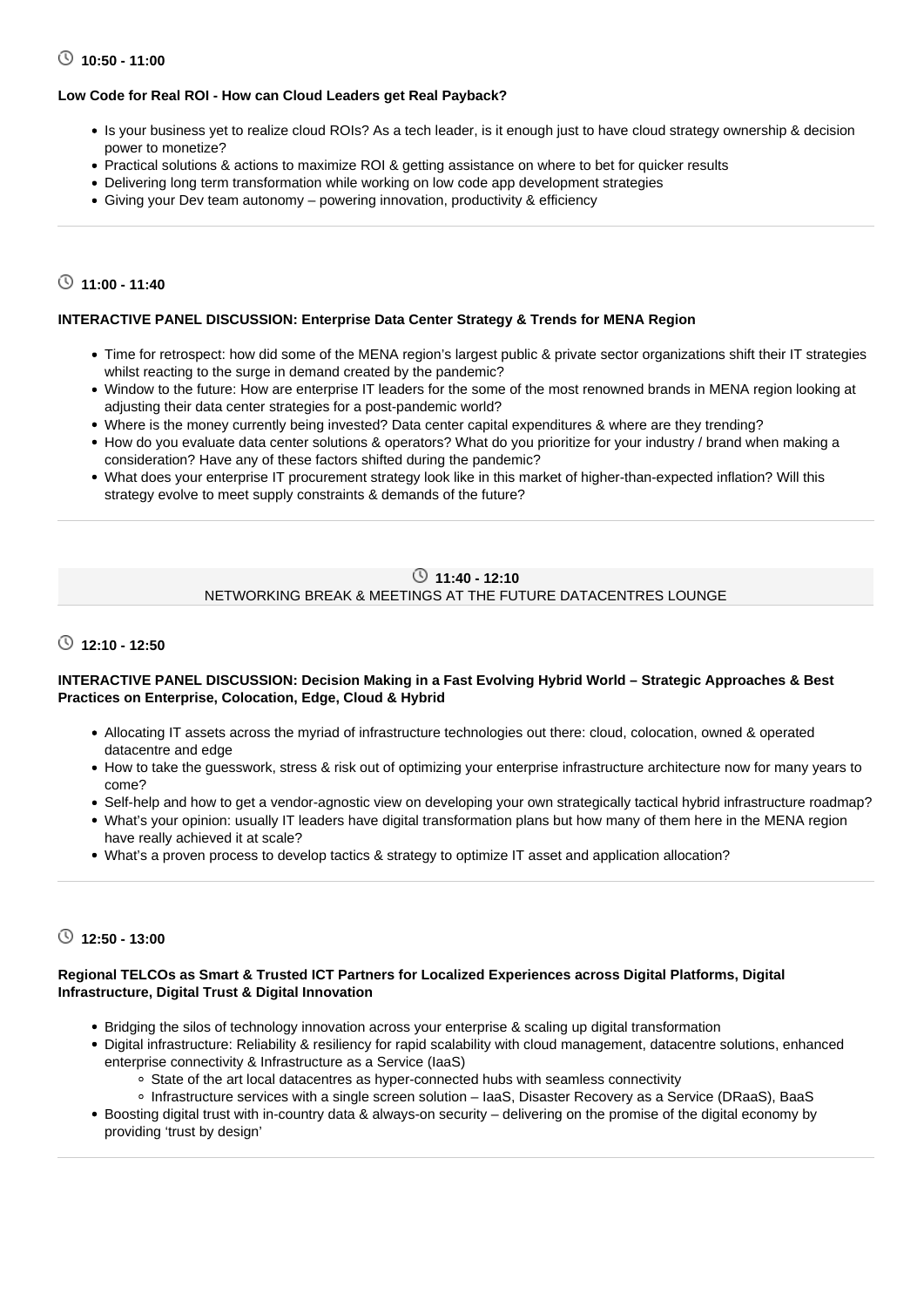# **13:00 - 13:10**

### **Healthcare Digitalization - Service Delivery & Technology Infrastructure with Edge Datacentres**

- Observing the global data-led digitalization & modernization of healthcare delivery how has this translated here in the MENA region?
- Remote-links with doctors, tablets, wearables, 'bedside' imaging for clinicians exploring the possibility of real-time feedback loops with smaller edge sites
- Understanding that when it comes to medical care, technology infrastructure really becomes 'critical' how do datacentre & infrastructure leaders ensure continuous IT operations?

# **13:10 - 13:50**

### **INTERACTIVE PANEL DISCUSSION: The Human Factor: People & Workforce Strategies to Succeed in the World of Technology Infrastructure & Operations – Datacentres, Networks, Edge, Cloud & High Performance Computing**

- Is large-scale Work From Home (WFH) still here to stay in the MENA region? How can we learn from enterprise network best practices to optimize user experiences & improve security?
- Culture hacks in infrastructure technology & operations what small yet impactful changes to processes or workflows have you implemented? Has it helped with reshaping perceptions & behaviors within the team or greater leadership?
- Skill development What are some short-term tactical approaches or longer-term strategies your enterprise can adopt? What are some techniques, tools or modules available for technology infrastructure leaders to develop skills within their teams?
- Are people the biggest inhibitors to change? What are some workforce strategies to help dispel myths & using disruption as an effective tool within your organization?
- What are some effective methods to bring diversity and inclusion to your team? What does it take to attract & retain women in IT at your enterprise?
- Leadership lessons: How can you as a technology infrastructure leader be wary of global scenarios to sense and respond to societal change?

# **13:50 - 14:00**

### **MENA Hyperscale Datacentres – Powering the Technology Shift from On-Premise to Cloud-Based Infrastructure**

- Horizontal / Vertical scaling: adding servers / adding CPU & RAM the answer to increased digital demand with the flexibility to expand or contract
- Resilience: built by design to avoid failures at node or server improvements based on modularity
- Energy efficiency at the highest level liquid cooling, AI technology for optimum energy usage
- Automation enabled by AI: self-healing infrastructure & quick recovery of databases without human intervention

# **14:00 - 14:10**

### **Working Together for a More Sustainable Future – How Planet & Profits go Hand-in-Hand**

- Constant changes with data center requirements as business needs continue to evolve 24/7
- Changes often result in trickle-down chain reaction effect across the data center facility optimization is killed when attempting to minimize risk & downtime
- Effective thermal & electrical optimization programs as the solution
- Implementation of AI-driven machine learning software & predictive analytics to reduce risks for a more sustainable business model

 **14:10 - 14:15** MC CLOSES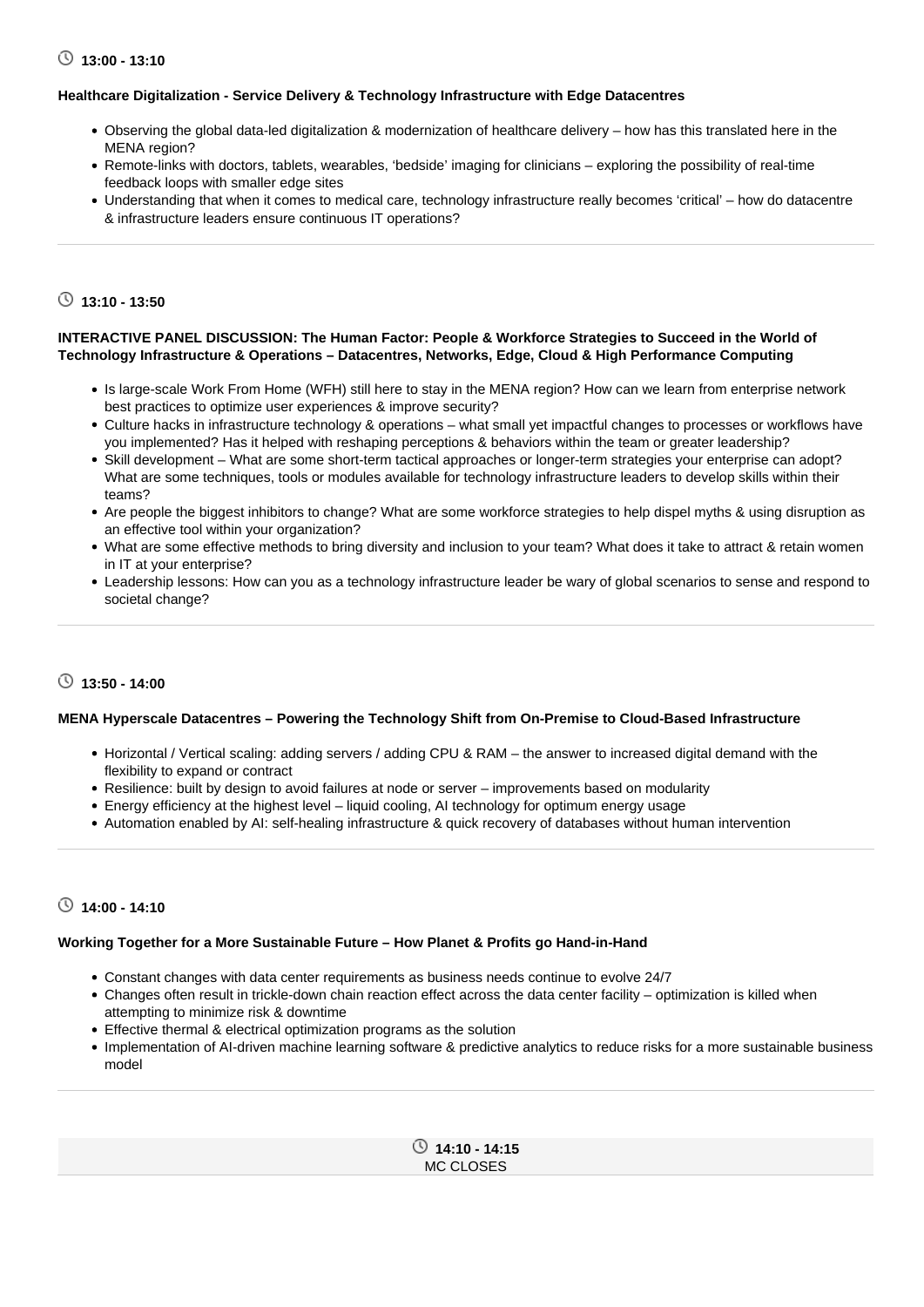### **14:15 - 15:15** NETWORKING LUNCH

# **Day 2 - 17th November 2022**

 **08:30 - 09:00** WELCOME COFFEE & NETWORKING

**09:00 - 09:05**

**MC OPENS**

**09:05 - 09:20**

### **FEATURED FIRESIDE CHAT: Datacentre Markets & Investments in the MENA region – Racing for Technological Supremacy & Exploring the World of Blockchain and Metaverse**

- Who's building what, where and for whom in the MENA market?
- Examining the contextual factors, drive for digital & technologies shaping the MENA region's datacentre market
- Exploring how the metaverse brings AR & VR technology to create more interactive & immersive social online experiences the critical race to build the next generation of internet infrastructure & what's going on behind the scenes here in MENA?
- Does all of this translate to changing our lives with physically reshaping what we know of the internet? Exploring how datacentres are the main engines thrusting Web 3.0 front & center to provide computing, graphics, processing & storage

### **09:20 - 09:30**

### **EDGE Datacentres - Understanding the Hype, the Boom & Why It's Here to Stay & Dominate the MENA market**

- Where does EDGE fit in? Edge usually begins where hyperscale datacentres end
	- Regional datacentres as the largest types of Edge
	- Network Inner Edge (mobile core) > Network Outer Edge (aggregation points)
	- Network Tower Edge 'the last mile'
	- On-prem edge with micro datacentres at customer sites
- Why is the global market for edge datacentres expected to triple by 2024 to \$13.5B? Understanding why the time is ripe to participate in the coming boom where low-cost edge datacentres can help close the gap between datacentre traffic vs. useable data created?
- Exploring trends driving edge datacentre growth
	- 5G's Arrival: smart city applications or high device density 5G use cases where edge datacentres provide low cost & low latency support
	- Explosion in number of IoT devices: with the increasing number of IoT sensors installed at homes & industrial applications, low latency edge processing is the answer to increasing data volumes
	- Software Defined Networking (SDN) & Network Function Virtualization (NFV)
	- Video streaming with AR/VR: Reducing streaming latency with decentralized low cost edge datacentres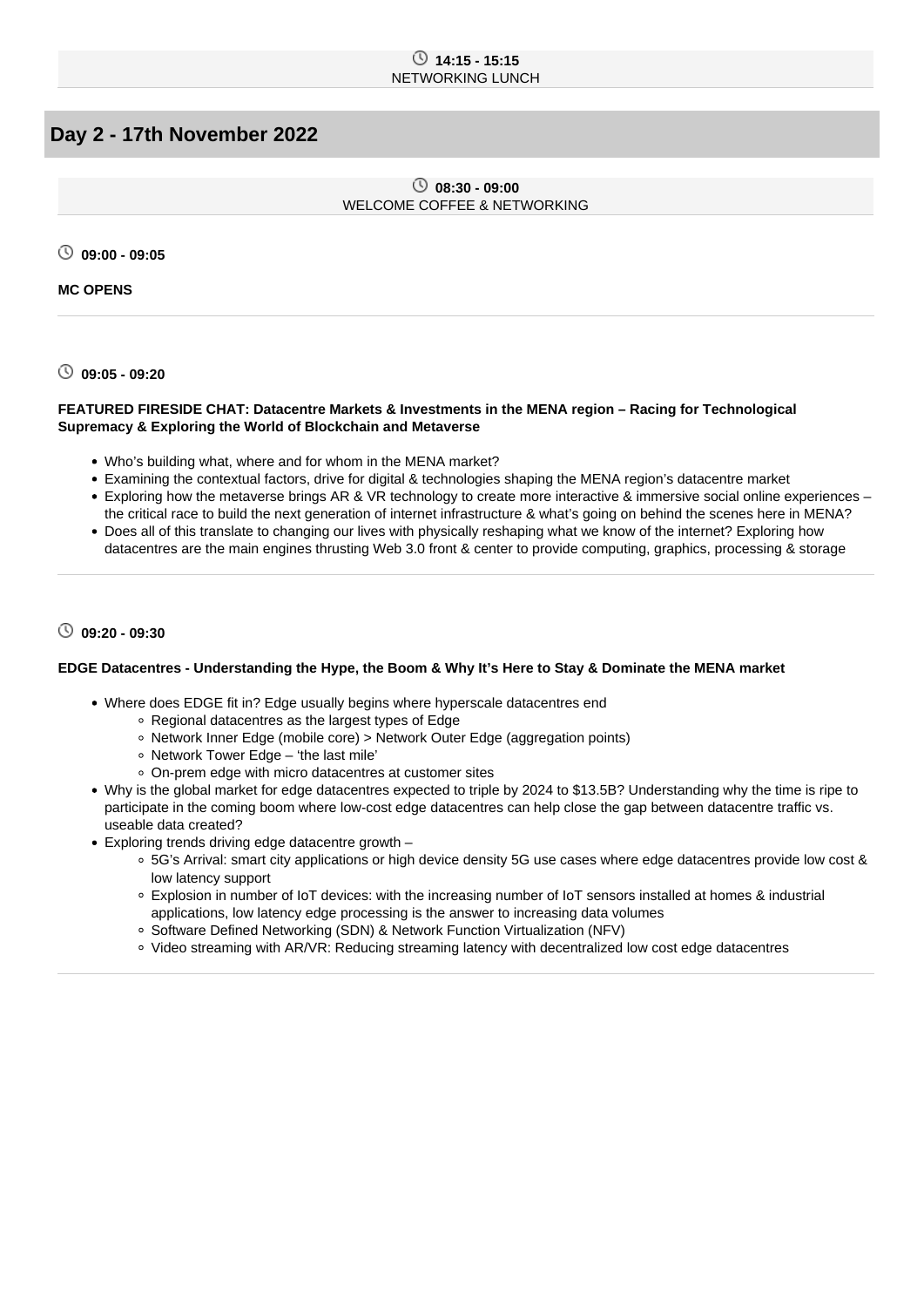### **INTERACTIVE PANEL DISCUSSION: Chief Technology Officers (CTOs) Cross-Industry Spotlight Discussion**

- What's the right strategy for your enterprise? On-Premise, Colocation or Cloud Deployment? Why is it important to plan infrastructure transformation when trying to meet corporate IT goals?
- Is it important to consider the various factors whilst picking the right deployment pathway? Like reliability, telecom networking, compliance, capturing flexibility, enhancing audit & compliance, reducing costs?
- At what point should you be thinking about Hybrid as the right solution for your enterprise? Is it possible to forecast needs (functions, growth & compliance) in an accurate manner?
- Exploring the blurred lines between cloud, datacentre & edge what is the distributed cloud? Where does the market stand today with cloud providers giving customers local cloud capability whilst taking care of operations, governance, maintenance & updates?

## **10:10 - 10:20**

### **Powering your Physical Critical Infrastructure: Advanced Technologies for Power Monitoring, Distribution & Management for Anywhere & Anytime**

- Cabinet PDUs & associated power distribution busways exploring the last links in the critical physical infrastructure power chain
- Power monitoring & management, power distribution, capacity planning & environmental monitoring
- Edge computing applications & other options available

# **10:20 - 10:30**

### **Future-Proofing your Datacentre - New Trends in Facility Design for Improved Sustainability & Balancing the Grid**

- Digitalization: Future-proofing with digital ready or digitally enabled equipment validated for operational insight
- Scalability: Going modular with easily replicable block architecture and modular equipment / builds
- Sustainability: Focusing on energy efficient solutions & driving the mission to zero emissions / carbon foot print Exploring current energy in datacentres & power grid conditions
	- Picking cleaner & greener technology like MV UPS, BESS, fuel cell advancements with AFC
	- Exploring the possibility of advanced technologies to provide power back to the grid what type of returns to expect here in MENA region?

# **10:30 - 11:10**

### **INTERACTIVE PANEL DISCUSSION: BFSI (Banking, Financial Services & Insurance) Industry Panel**

- Why is it important to start leaning in on the shift from modern mainframes to a cloud-based future?
- Understanding costs associated to mainframe maintenance & why making the shift to cloud in a methodical manner is the right decision over a period of time?
- Is cloud the final destination or is it more of an experience and a journey? How are the workhorses of the BFSI industry with core functions like records keeping, number crunching, fraud monitoring still reliant on mainframes?
- How important is developing a culture of innovation & enthusiasm to help with the transition to cloud? How can a productbased agile mindset & strategic collaboration across various lines of business help with a smoother rollout & confidence in migration?
- What is the regional opinion in MENA on postponing the migration of core workloads to the cloud? Are clear benefits visible enough to top level management & bottom-line improvements helping the case with motivation?
- What does it mean to a bank / financial institution in the cloud? What type of commitment or expectations are necessary when it comes to the great cloud mainframe technology migration?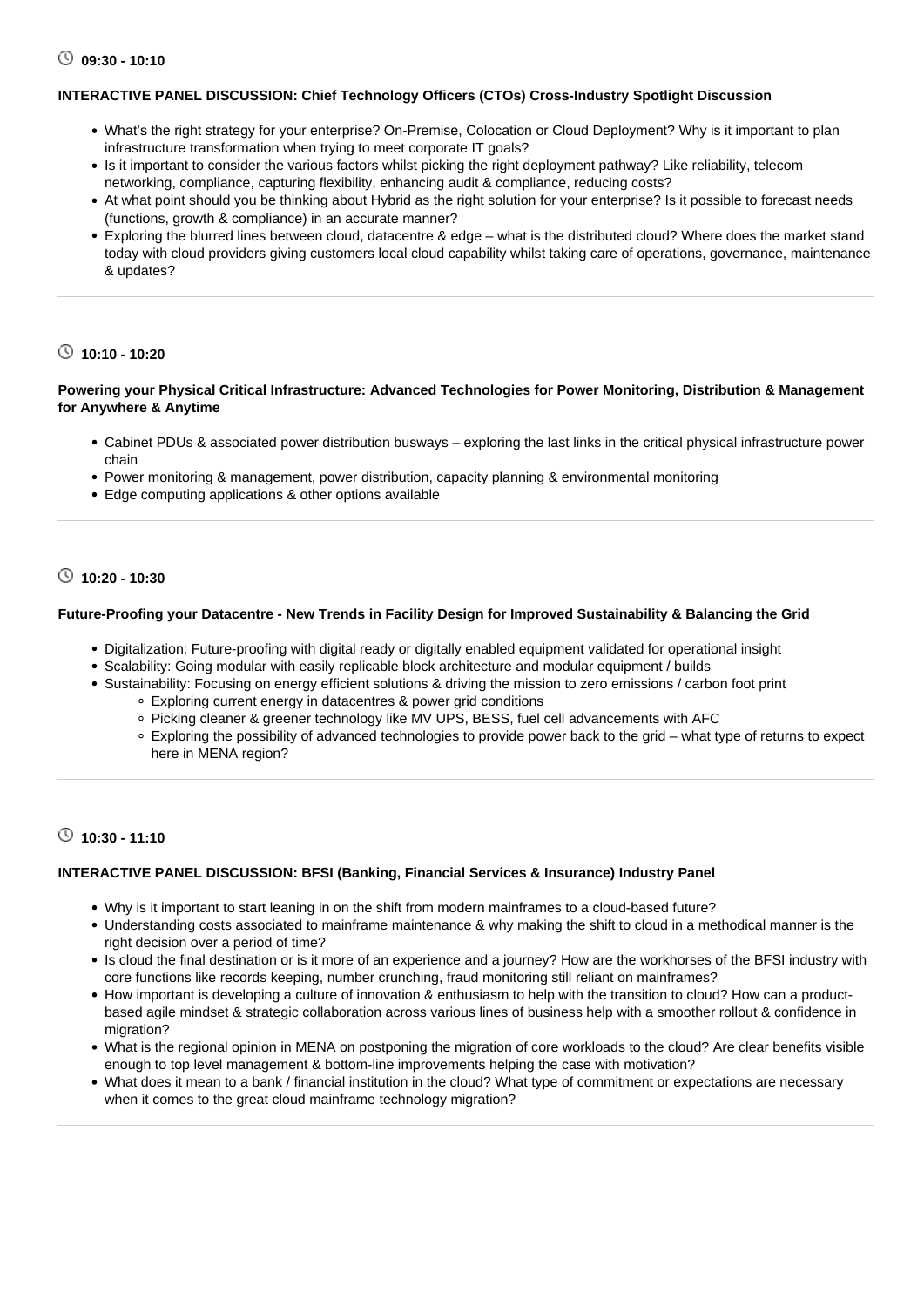# **11:10 - 11:20**

### **Let's Cooldown the Conversation: Latest Innovations in Datacentre Cooling Technologies**

- How to keep our servers & racks cool without warming up the planet? Progress always comes with responsibility
- Managing today whilst preparing for tomorrow exploring data center retrofits & expansions based on liquid cooling
- How does liquid cooling technology represent the right fit? And how do energy efficiency metrics really apply are we still going with PUE? What are some of the infrastructure considerations for liquid cooling from Chip to CDU?
- Liquid immersion cooling learning and understanding it's challenges in MENA region

# **11:20 - 12:00**

### NETWORKING BREAK & MEETINGS AT THE FUTURE DATACENTRES LOUNGE

### **12:00 - 12:40**

### **INTERACTIVE PANEL DISCUSSION: Let's Get It Done! Construction & Delivery of Mission Critical Infrastructure**

- Overview of new threats: inflation, supply-chain constraints, skilled labor, commodities, materials & equipment
- What are some of the solutions to these challenges for us in the MENA region? How to keep pace with demand & growth in the industry?
- Discussion of possible alternative concepts: off-site manufacturing, pre-fabrication, co-fabrication & modular will these work in our region? And will this be enough?
- Why is it important to look at supply chain data with the right depth? Understanding the missing links
- Asking the right questions: do I have productization opportunities in my infrastructure delivery program that could move the needle?

# **12:40 - 12:50**

### **Digital Flare Mitigation Technology for the MENA region - Innovative Technologies Working Towards Positive Environmental Impacts**

- Innovative methods to put wasted energy resources to work how to get started on meeting & exceeding environmental mandates without sacrificing performance?
- Datacentres already consume more than 1% of the world electricity and this number will only continue to increase with growth in cloud migration & high-performance computing needs
- Capturing wasted energy to power advanced computing systems for applications like AI, Deep Learning, Crypto & Intensive Research abilities

# **12:50 - 13:00**

### **Securing Physical & Virtual Network Paths To, From & Within the Datacentre using Zero Trust Network Access (ZTNA) Solutions**

- Why are we still using 25 year old VPN/IPSec technology to protect our infrastructure links? Understanding why encrypted VPN is no longer suitable for new-age setups with remote clients, modern networks & virtual infrastructures
- Exploring the high efficiency & performance that Zero Trust security brings to the table for critical network infrastructure
- New & profound challenges for IT leaders & data owners: physical & virtual endpoints coupled with AI routing & east-west data flows. How can data security & data transport align cohesively whilst preserving mandates of ownership & efficiency?
- Zero Trust Network Architecture for auditable data security